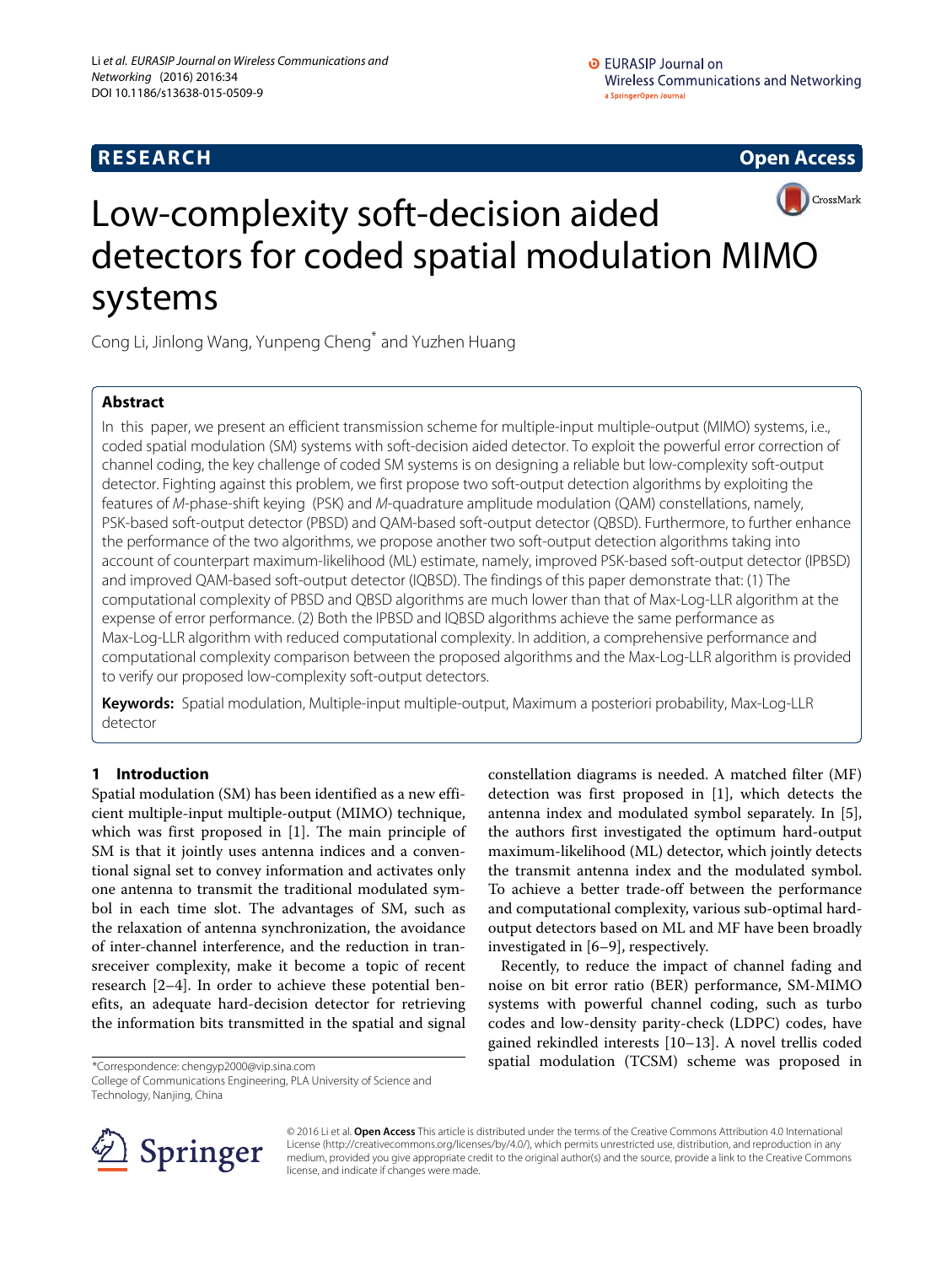[\[10\]](#page--1-4), where the concept of trellis coded modulation was applied to the spatial constellation of SM systems. While it achieves better performance than that of uncoded SM system over correlated channels, it performs even worse in uncorrelated channels. To circumvent the problem, a novel MIMO transmission scheme was developed in [\[11\]](#page--1-6), where a trellis encoder and a SM mapper are jointly designed to take advantage of the benefits of both. In [\[12\]](#page--1-7), the authors designed a spectral efficiency transmission scheme, labeled as bit-interleaved coded spatial modulation (BICSM) with iterative demodulating/decoding, which provides substantial performance gains in all channel conditions. In [\[13\]](#page--1-5), LDPC codes were optimized to match SM-MIMO systems based on the extrinsic information transfer chart technique. Although these prior works have significantly improved the understanding of error performance of coded SM-MIMO systems, the key limitation is that all of them employ the optimum maximum a posteriori probability (MAP) soft-output detector, the complexity of which is intractable when the number of transmit antennas is large or the modulation order is high. Hence, it is urgent to design low-complexity soft-output detectors for coded SM-MIMO systems.

Motivated by this observation, in a recent work [\[9\]](#page--1-3), a low-complexity soft-output distance-based ordered detector (SODBD) was proposed; however, it significantly suffers from performance degradation compared to the optimal MAP soft-output detector. In addition, [\[14\]](#page--1-8) investigated the soft-decision detectors conceived for SM and STSK systems, where the active antenna index and the modulated symbol are separately detected, respectively. Different from the prior works, in this paper, we shed a light on a universal low-complexity soft-decision aided detection algorithms for coded SM-MIMO systems. The main contributions of this paper are summarized as follows:

- For coded SM-MIMO systems with Gray-labeled phase-shift keying (PSK), we first design a new calculation of log-likelihood ratio (LLR) method based on the hard-decision detector in [\[6\]](#page--1-2), denoted as PSK-based soft-output detector (PBSD) algorithm. The analytical results demonstrate that the PBSD algorithm significantly reduces the searched signal candidates from  $N_tM$  to  $N_t$ , and the computational complexity of calculating the LLR of each bit is independent of the constellation size.
- For coded SM-MIMO systems with Gray-labeled quadrature amplitude modulation (QAM) modulation, we propose a low-complexity soft-output detector based on hard-limiter-based ML method proposed in [\[7\]](#page--1-9), labeled as QAM-based softoutput detector (QBSD) algorithm. Compared to the Max-Log-LLR algorithm, it has much lower

computational complexity at the expense of performance loss.

• Another contribution of this paper is that we further improve the above two soft-output detectors by adding a counterpart ML estimate to calculate the corresponding LLRs, namely, improved PSK-based soft-output detector (IPBSD) and improved QAM-based soft-output detector (IQBSD) algorithms, respectively. The analytical results, along with numerical analysis, reveal that both of them achieve the same performance as Max-Log-LLR algorithm with reduced computational complexity.

The rest of the paper is organized as follows. Section [2](#page-1-0) introduces the coded SM-MIMO system model. Section [3](#page-2-0) presents a brief overview of the existing detectors conceived for coded SM-MIMO systems. In Section [4,](#page-3-0) the proposed low-complexity soft-output detectors are presented. In Section [5,](#page-7-0) a comprehensive analysis of computational complexity for all the detectors is provided. Simulation results are presented in Section [6,](#page-8-0) and we make a conclusion in Section [7.](#page-9-2)

*Notations.* Upper/lower case bold symbols denote matrices/vectors.  $(\cdot)^H$ ,  $(\cdot)^T$ ,  $(\cdot)^*$ , and  $(\cdot)^{\dagger}$  represent the hermitian transpose, transpose, complex conjugate and pseudo inverse of a vector, respectively. *p* (*a*| *b*) denotes the probability density function (pdf ) of random variable *a* conditioned on *b*,  $Pr(\cdot)$  represents the probability of a variable.  $\oplus$  denotes the bitwise XOR operation.  $\mathfrak{R}(\cdot)$  and  $\Im$  (·) denote the real and imaginary parts of a complexvalued quantity, respectively. round (*a*) is the operator that rounds the element  $a$  to its nearest integer. mod  $(a, n)$ denotes that *a* is computed modulus *n*.  $\Box$ 

#### <span id="page-1-0"></span>**2 Coded SM system model**

Let us consider a coded SM-MIMO system with *Nt* transmit antennas and  $N_r$  receive antennas, which is depicted in Fig. [1.](#page-2-1) The transmitter side consists of three parts, that is a channel encoder, a serial-parallel converter, and a SM mapper. The input source bits **u** is first encoded by a channel encoder with code rate *R*. Then, the output sequences of encoder **c** are converted from serial to parallel and then are utilized to modulate the SM symbol. We consider the conventional SM system, where the number of transmit antennas is an integer power of 2, i.e.,  $N_t = 2^{Q_1}$ , and *M*-ary digital modulation is employed with  $M = 2^{Q_2}$ . Hence, at each time slot, each block consisting of  $Q_1 + Q_2$ bits are separated into two parts by SM mapper. The first part *Q*<sup>1</sup> bits, i.e., **c***A*, are used to select the active antenna index from the spatial diagram, i.e.,  $S = \{1, 2, \cdots, N_t\}$ , while the second part  $Q_2$  bits, i.e.,  $c_S$ , are used to map the modulated signal from the symbol constellation, i.e.,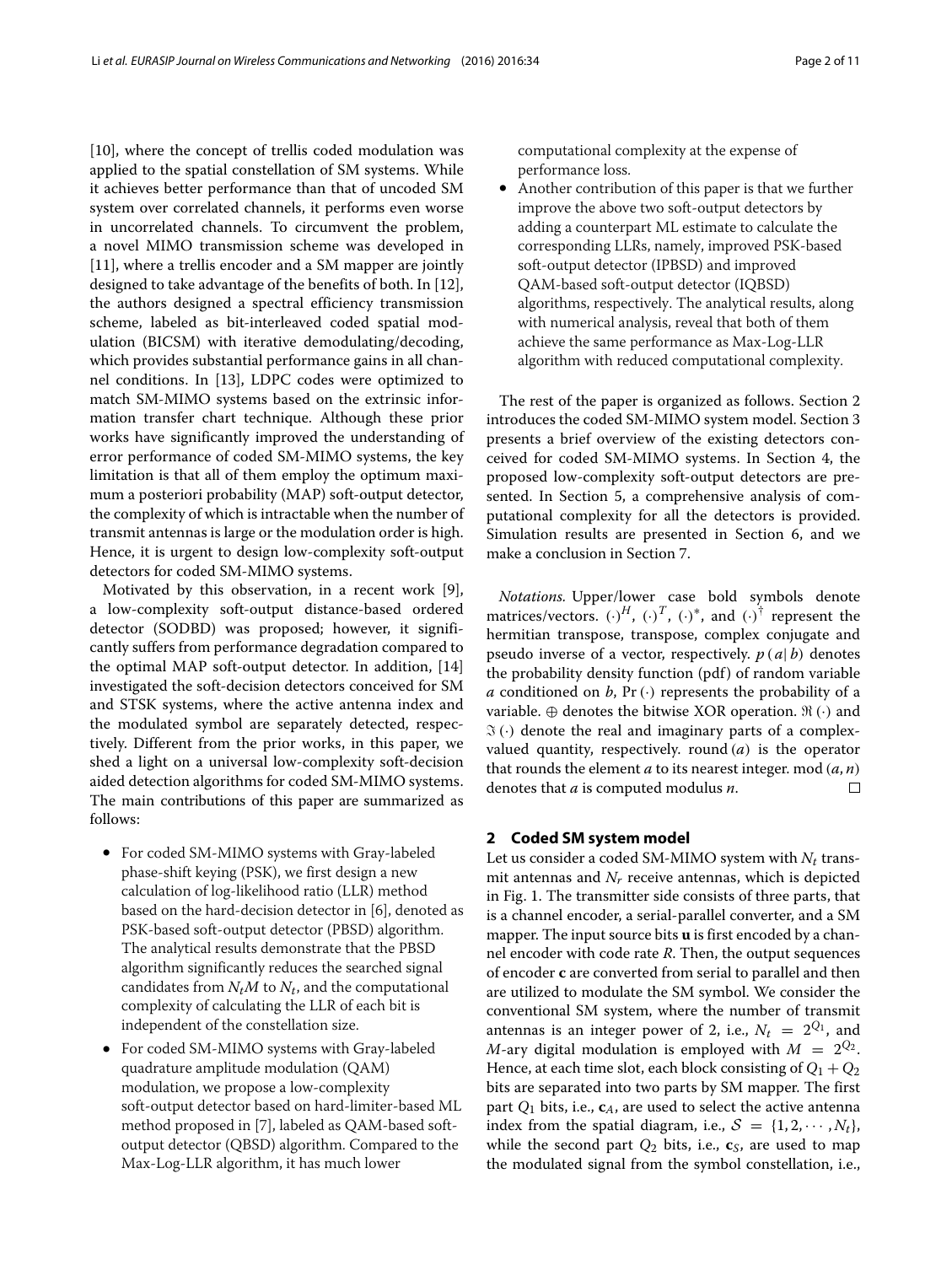

<span id="page-2-1"></span> $\mathcal{M} = \{s_0, s_1, \cdots, s_{M-1}\}.$  Hence, the transmit signal vector is given by

$$
\mathbf{x} = [0, \cdots, s_q, \cdots, 0]^T \in \mathcal{C}^{N_t \times 1}
$$
  
\n
$$
\uparrow \qquad \qquad \uparrow \qquad \qquad (1)
$$
  
\n
$$
j\text{th-position}
$$

which implies that the *q*th modulated symbol from the constellation M is transmitted from the *j*th transmit antenna. Taking into account of the code rate *R*, the total spectral efficiency is  $\eta = R(Q_1 + Q_2)$  bits per channel use.

Assuming a quasi-static frequency flat fading channel, the received signal vector for coded SM-MIMO systems can be expressed as

$$
\mathbf{y} = \mathbf{H}\mathbf{x} + \mathbf{n} = \mathbf{h}_j s_q + \mathbf{n},\tag{2}
$$

where  $\mathbf{H} = [\mathbf{h}_1, \mathbf{h}_2, \dots, \mathbf{h}_{N_t}] \in \mathcal{C}^{N_r} \times N_t$  denotes the channel matrix, and  $\mathbf{h}_i$  is the *j*-th column of **H**. Each entry in **H**, i.e.,  $h_{ij}$ , *i* ∈ {1, ..., *N<sub>r</sub>*}, *j* ∈ {1, ..., *N<sub>t</sub>*}, is zero mean and unit variance complex Gaussian random variable. **n** is a zero-mean additive white Gaussian noise vector with  $\mathbb{E}\left[\mathbf{n}\mathbf{n}^H\right] = \sigma^2 \mathbf{I}_{N_r \times N_r}.$ 

At the receiver, to achieve the advantage of channel coding, a soft-output detector is employed, where the soft information for each coded bits is calculated based on the received signal. In coded SM-MIMO systems, the soft information consists of two parts, i.e., the soft information of antenna index bits and the soft information of modulated symbol bits. For the Log-MAP demapper, the soft information bits can be expressed in the form of the log-likelihood ratio (LLR). Without loss of generality, we define  $\Lambda_p^A$  and  $\Lambda_p^S$  as the a posterior LLRs of antenna index bits and modulated symbol bits, respectively.

# <span id="page-2-0"></span>**3 Conventional soft-decision aided SM detectors**

Before introducing our proposed low-complexity softdecision detectors, we first briefly summarize the conventional soft-output detectors for coded SM-MIMO systems, which are studied in Section [5](#page-7-0) and Section [6](#page-8-0) as a benchmark for assessing the performance versus computational complexity trade-off of the proposed soft-output detectors.

Different from the hard-decision detectors which only estimate the active antenna index and the modulated symbol, the soft-output detectors also compute the reliability of the estimation. Unless otherwise specified, we define  $S_i^0$  and  $S_i^1$  as the antenna index subsets, in which the *i*th bit of each element is 0 and 1, respectively. Similarly,  $\mathcal{M}_i^0$ and  $\mathcal{M}_i^1$  denote the modulated symbol subsets where the *i*th bit of each element is 0 and 1, respectively. Hence, for the soft-decision aided detection, the classic Log-MAP algorithm is given by [\[12\]](#page--1-7)

$$
\Lambda_{p}^{A}(c_{A,i}) = \ln \frac{p(c_{A,i} = 0 | \mathbf{y})}{p(c_{A,i} = 1 | \mathbf{y})}
$$
\n
$$
= \ln \frac{\sum_{j \in S_{i}^{0}} \sum_{s_{q} \in \mathcal{M}} p(\mathbf{h}_{j} | \mathbf{y}, s_{q})}{\sum_{j \in S_{i}^{1}} \sum_{s_{q} \in \mathcal{M}} p(\mathbf{h}_{j} | \mathbf{y}, s_{q})}
$$
\n
$$
= \ln \frac{\sum_{j \in S_{i}^{0}} \sum_{s_{q} \in \mathcal{M}} p(\mathbf{y} | \mathbf{h}_{j}, s_{q}) \Pr(\mathbf{h}_{j})}{\sum_{j \in S_{i}^{1}} \sum_{s_{q} \in \mathcal{M}} p(\mathbf{y} | \mathbf{h}_{j}, s_{q}) \Pr(\mathbf{h}_{j})}
$$
\n
$$
= \ln \frac{\sum_{j \in S_{i}^{0}} \sum_{s_{q} \in \mathcal{M}} p(\mathbf{y} | \mathbf{h}_{j}, s_{q}) \prod_{n=1}^{Q_{1}} \Pr(c_{A,n})}{\sum_{j \in S_{i}^{1}} \sum_{s_{q} \in \mathcal{M}} p(\mathbf{y} | \mathbf{h}_{j}, s_{q}) \prod_{n=1}^{Q_{1}} \Pr(c_{A,n})}
$$
\n(3)

and

<span id="page-2-3"></span> $\overline{I}$ 

<span id="page-2-2"></span>
$$
\Delta_{p}^{S}(c_{S,i}) = \ln \frac{p(c_{S,i} = 0 | \mathbf{y})}{p(c_{S,i} = 1 | \mathbf{y})}
$$
  
\n
$$
= \ln \frac{\sum_{s_{q} \in \mathcal{M}_{i}^{0}} \sum_{j \in S} p(s_{q} | \mathbf{y}, \mathbf{h}_{j})}{\sum_{s_{q} \in \mathcal{M}_{i}^{1}} \sum_{j \in S} p(s_{q} | \mathbf{y}, \mathbf{h}_{j})}
$$
  
\n
$$
= \ln \frac{\sum_{s_{q} \in \mathcal{M}_{i}^{0}} \sum_{j \in S} p(\mathbf{y} | \mathbf{h}_{j}, s_{q}) \Pr(s_{q})}{\sum_{s_{q} \in \mathcal{M}_{i}^{1}} \sum_{j \in S} p(\mathbf{y} | \mathbf{h}_{j}, s_{q}) \Pr(s_{q})}
$$
  
\n
$$
= \ln \frac{\sum_{s_{q} \in \mathcal{M}_{i}^{0}} \sum_{j \in S} p(\mathbf{y} | \mathbf{h}_{j}, s_{q}) \prod_{n=1}^{Q_{2}} \Pr(c_{S,n})}{\sum_{s_{q} \in \mathcal{M}_{i}^{1}} \sum_{j \in S} p(\mathbf{y} | \mathbf{h}_{j}, s_{q}) \prod_{n=1}^{Q_{2}} \Pr(c_{S,n})},
$$
  
\n(4)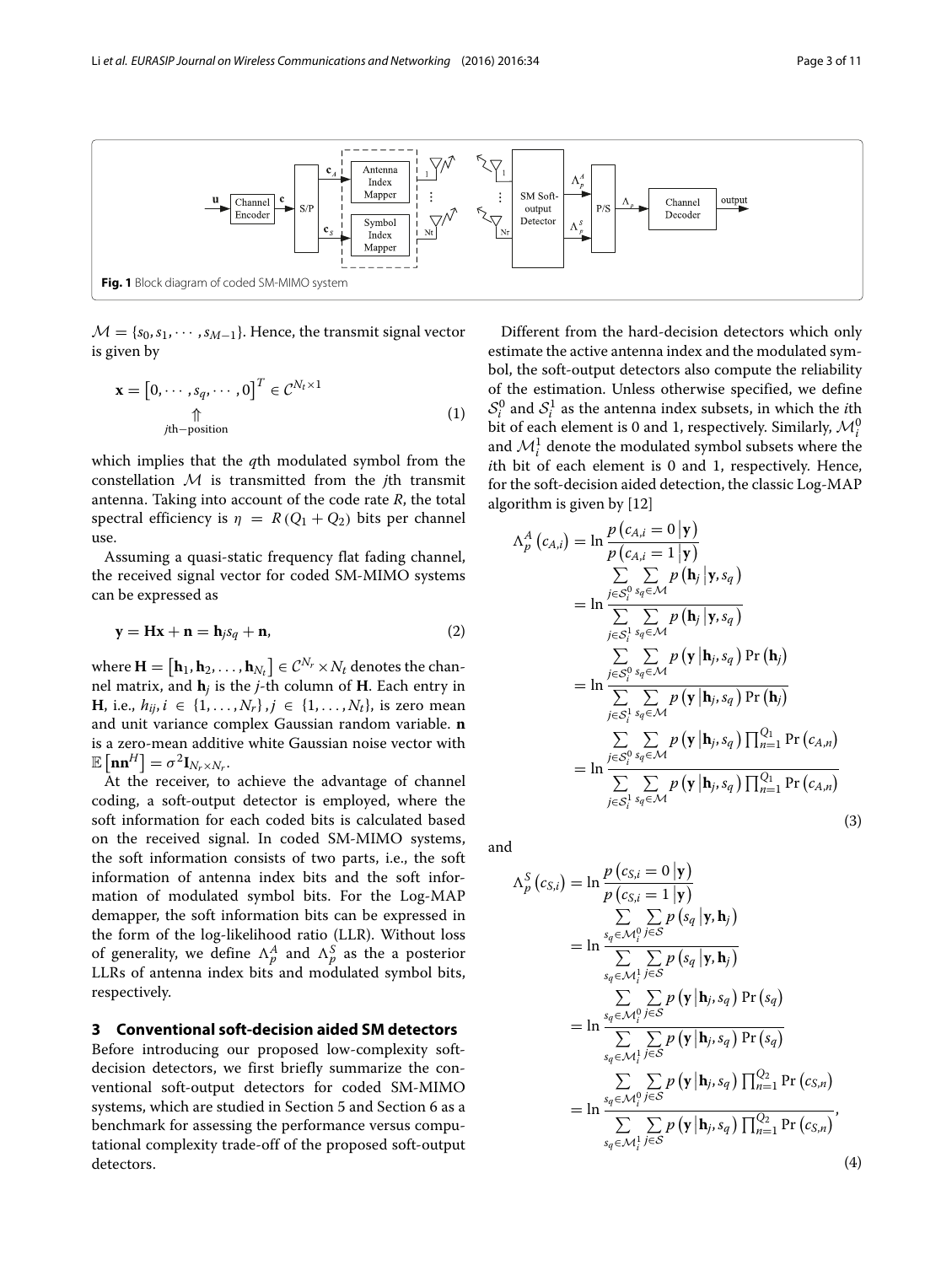where  $\Lambda_p^A(c_{A,i})$  and  $\Lambda_p^S(c_{S,i})$  represent the a posteriori LLRs for the *i*th antenna index bit *cA*,*<sup>i</sup>* and *i*th modulated symbol bit  $c_{S,i}$ , respectively, Pr  $(\mathbf{h}_j) = \prod_{n=1}^{Q_1} \Pr(c_{A,n})$  and  $\Pr (s_q) = \prod_{n=1}^{Q_2} \Pr (c_{S,n})$  are the a prior probability of the antenna index and the modulated signal, respectively, Pr  $(c_{A,n})$  and Pr  $(c_{S,n})$  denote the *a prior* probability of the *n*-th bits of the antenna index and modulated symbol, respectively, and

$$
p\left(\mathbf{y} \,|\mathbf{h}_j, s_q\right) = \frac{1}{\left(2\pi\sigma^2\right)^{N_r/2}} \exp\left(-\frac{\left\|\mathbf{y} - \mathbf{h}_j s_q\right\|^2}{2\sigma^2}\right). \tag{5}
$$

By substituting Eq. [\(5\)](#page-3-1) into Eq. [\(3\)](#page-2-2) and Eq. [\(4\)](#page-2-3), we have

$$
\Lambda_p^A\left(c_{A,i}\right) = \ln \frac{\sum\limits_{j \in S_i^0} \sum\limits_{s_q \in \mathcal{M}} \exp\left(-\|\mathbf{y} - \mathbf{h}_j s_q\|^2 / 2\sigma^2\right)}{\sum\limits_{j \in S_i^1} \sum\limits_{s_q \in \mathcal{M}} \exp\left(-\|\mathbf{y} - \mathbf{h}_j s_q\|^2 / 2\sigma^2\right)}
$$
(6)

and

$$
\Lambda_p^S\left(c_{S,i}\right) = \ln \frac{\sum\limits_{s_q \in \mathcal{M}_i^0} \sum\limits_{j \in S} \exp\left(-\left\|\mathbf{y} - \mathbf{h}_j s_q\right\|^2 / 2\sigma^2\right)}{\sum\limits_{s_q \in \mathcal{M}_i^1} \sum\limits_{j \in S} \exp\left(-\left\|\mathbf{y} - \mathbf{h}_j s_q\right\|^2 / 2\sigma^2\right)}.
$$
 (7)

To avoid the complex exponential and logarithmic operations in the Log-MAP algorithm, we can resort to the simplified Max-Log-LLR algorithm as [\[15\]](#page--1-10)

$$
\Lambda_p^A(c_{A,i}) = \frac{1}{2\sigma^2} \left[ \min_{j \in \mathcal{S}_i^1, s_q \in \mathcal{M}} \left( \|\mathbf{y} - \mathbf{h}_j s_q\|^2 \right) - \min_{j \in \mathcal{S}_i^0, s_q \in \mathcal{M}} \left( \|\mathbf{y} - \mathbf{h}_j s_q\|^2 \right) \right]
$$
\n(8)

and

<span id="page-3-8"></span>
$$
\Lambda_p^S(c_{S,i}) = \frac{1}{2\sigma^2} \left[ \min_{s_q \in \mathcal{M}_i^1, j \in S} \left( \|\mathbf{y} - \mathbf{h}_j s_q\|^2 \right) - \min_{s_q \in \mathcal{M}_i^0, j \in S} \left( \|\mathbf{y} - \mathbf{h}_j s_q\|^2 \right) \right].
$$
\n(9)

Note that the computational complexity of Max-Log-LLR algorithm has been significantly reduced; however, the number of multiplications and comparisons remains high, which is the order of *O* (*MNt*).

#### <span id="page-3-0"></span>**4 The proposed low-complexity soft-decision aided SM detectors**

In this section, we present our new low-complexity softoutput detectors in detail. Four different low-complexity soft-decision aided detectors are proposed, which are based on the following zero-forcing (ZF) output, that is,

$$
r_j = \mathbf{h}_j^{\dagger} \mathbf{y},\tag{10}
$$

where 
$$
\mathbf{h}_j^{\dagger} = \frac{\mathbf{h}_j^H}{\mathbf{h}_j^H \mathbf{h}_j}
$$
 and  $j \in \{1, 2, \cdots, N_t\}.$ 

#### **4.1 Low-complexity soft-output SM detectors with Gray-labeled** *M***-PSK**

<span id="page-3-1"></span>In this subsection, we propose two low-complexity softoutput detectors for coded SM-MIMO systems with Gray-labeled *M*-PSK. For easy illustration, we take the 8- PSK as an example; however, the proposed two algorithms are also adapted for arbitrary *M*-PSK modulation. The 8- PSK constellation is illustrated in Fig. [2,](#page-3-2) where the initial phase of the constellation is  $\varphi$ , then the *k*th constellation point of *M*-PSK can be expressed as

<span id="page-3-5"></span>
$$
s_k = \exp\left(J\left(\frac{2\pi}{M}k + \varphi\right)\right),\tag{11}
$$

where  $J = \sqrt{-1}$  and  $k \in \{0, 1, \dots, M - 1\}.$ 

#### *4.1.1 PBSD algorithm*

As indicated in [\[6\]](#page--1-2), the optimal ML detection for SM-MIMO systems is given by

<span id="page-3-4"></span>
$$
\left[\widehat{j},\widehat{s}_{k}\right] = \arg\min_{j\in S}\left(\min_{s_{k}\in\mathcal{M}}\left(\left\|\mathbf{y}-\mathbf{h}_{j}s_{k}\right\|^{2}\right)\right).
$$
 (12)

<span id="page-3-7"></span>By substituting Eq. [\(10\)](#page-3-3) into Eq. [\(12\)](#page-3-4) and performing some simple manipulations, the inner minimization in Eq. [\(12\)](#page-3-4) can be further expressed as

<span id="page-3-6"></span>
$$
\widehat{s}_k = \arg\min_{s_k \in \mathcal{M}} \left( \|r_j - s_k\|^2 \right). \tag{13}
$$

<span id="page-3-3"></span><span id="page-3-2"></span>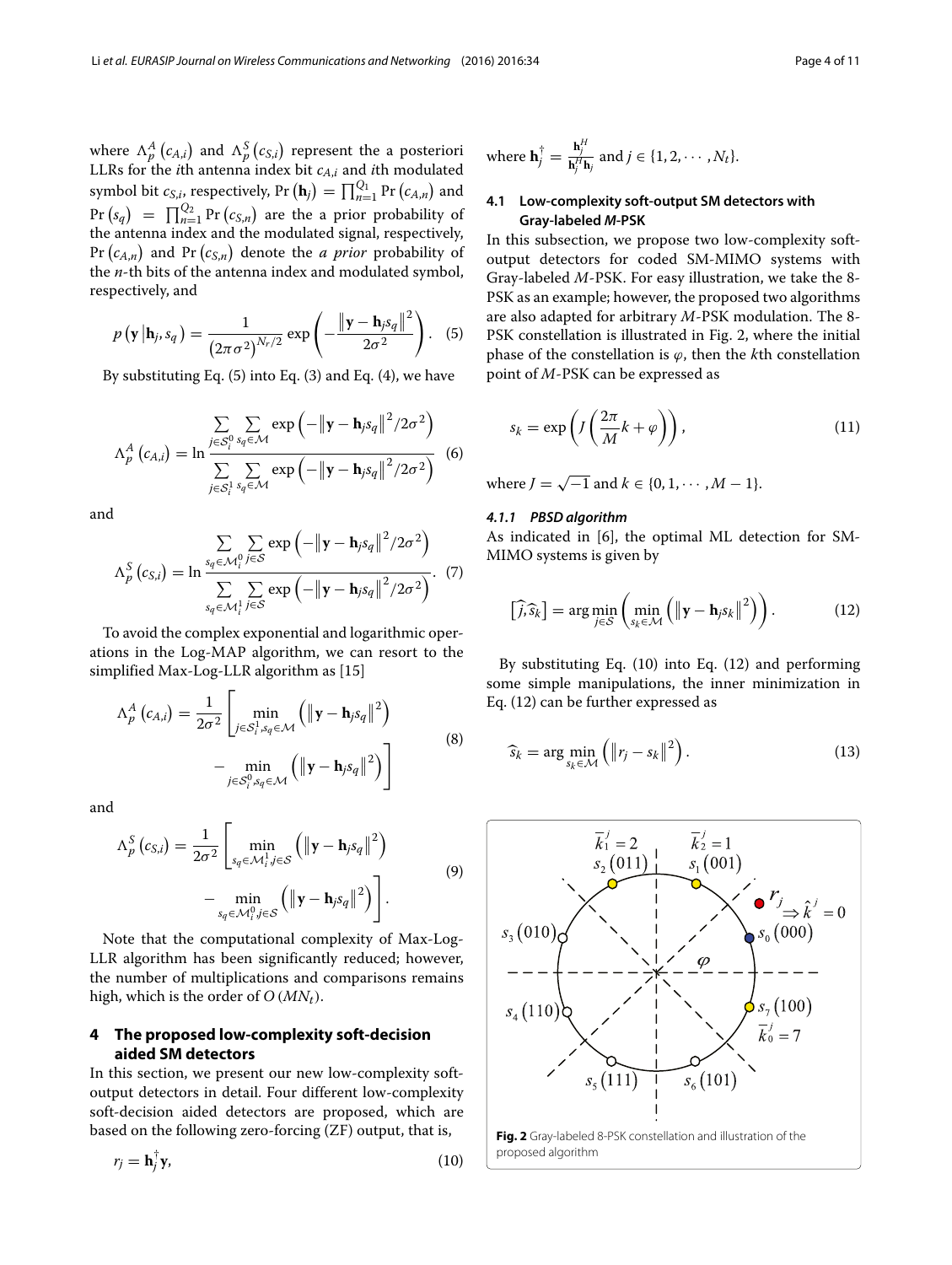$$
\widehat{k}^{j} = \arg\min_{k} \left( |r_{j}|^{2} + 1 - 2 |r_{j}| \cos\left(\theta_{j} - \left(k\frac{2\pi}{M} + \varphi\right)\right) \right)
$$
\n
$$
= \arg\max_{k} \left( \cos\left(\theta_{j} - \left(k\frac{2\pi}{M} + \varphi\right)\right) \right), \tag{14}
$$

where  $\hat{k}$  represents the index of the constellation signal nearest to the received signal  $r_i$  for the *j*th antenna (shown in Fig. [2\)](#page-3-2). Hence, by exploiting the symmetric features of *M*-PSK constellation, the estimated index of the modulated signal on the *j*th antenna can be expressed as [\[8\]](#page--1-11)

$$
\widehat{k}^{j} = \begin{cases}\n0, & \varphi - \frac{\pi}{M} \le \theta_{j} < \varphi + \frac{\pi}{M} \\
1, & \varphi + \frac{\pi}{M} \le \theta_{j} < \varphi + 3\frac{\pi}{M} \\
\vdots \\
M - 1, & \varphi + (M - 1.5) \frac{2\pi}{M} \le \theta_{j} \\
& \varphi + (M - 0.5) \frac{2\pi}{M} \\
& (15)\n\end{cases}
$$

Thus, the relationship between the phase of the received signal and the index of the modulated symbol can be concluded as

<span id="page-4-0"></span>
$$
\widehat{k}^j = \text{mod}\left(\text{round}\left(\frac{\theta_j - \varphi}{2\pi/M}\right), M\right). \tag{16}
$$

As a result, the estimated signal is given by

$$
s_{\widehat{k}^j} = \exp\left(J\left(\widehat{k}^j * \frac{2\pi}{M} + \varphi\right)\right). \tag{17}
$$

Before introducing our proposed PBSD algorithm, we first define X as the collect of  $s_{\widehat{k}}$ *j*, i.e., X =  $s_{\widehat{k}}$ 1, *s*<sub> $\widehat{k}$ 2, ···, *s*<sub> $\widehat{k}$ *N<sub>t</sub>*</sub> }. Different from the Max-Log LLR</sub> algorithm, the element of the signal candidate list is diminished in the PBSD algorithm. In doing so, we first utilize [\(16\)](#page-4-0) and [\(17\)](#page-4-1) to estimate the modulated signal for each transmit antenna. Hence, the length of the signal candidate list is reduced from  $N_tM$  to  $N_t$ . In addition, the following equation

<span id="page-4-2"></span>
$$
\|\mathbf{y} - \mathbf{h}_j s_{\widehat{k}^j}\|^2 = \|\mathbf{y}\|^2 + \|\mathbf{h}_j\|^2 \left[1 - 2\Re\left(r_j s_{\widehat{k}^j}^*\right)\right] \tag{18}
$$

holds. Thus, by substituting Eq. [\(18\)](#page-4-2) into Eq. [\(8\)](#page-3-7) and Eq. [\(9\)](#page-3-8), and limiting the searched signal space to  $\mathcal{X}$ , the corresponding LLRs for the *i*th antenna index bit and the modulated symbol bit under the proposed PBSD algorithm are given by.

<span id="page-4-5"></span>
$$
\Lambda_p^A(c_{A,i}) = \frac{1}{2\sigma^2} \left[ \min_{j \in S_i^1} \left( \|\mathbf{h}_j\|^2 \left(1 - 2\Re\left(r_j s_{\widehat{k}^j}^*\right)\right) \right) - \min_{j \in S_i^0} \left( \|\mathbf{h}_j\|^2 \left(1 - 2\Re\left(r_j s_{\widehat{k}^j}^*\right)\right) \right) \right]
$$
(19)

and

$$
\Lambda_p^S\left(c_{S,i}\right) = \frac{1}{2\sigma^2} \left[ \min_{s_{\widetilde{k}}^S \in \mathcal{X}_i^1} \left( \|\mathbf{h}_j\|^2 \left(1 - 2\Re\left(r_j s_{\widetilde{k}}^*\right)\right) \right) - \min_{s_{\widetilde{k}}^S \in \mathcal{X}_i^0} \left( \|\mathbf{h}_j\|^2 \left(1 - 2\Re\left(r_j s_{\widetilde{k}}^*\right)\right) \right) \right] \right].
$$
\n(20)

#### *4.1.2 IPBSD algorithm*

As discussed in the above, when computing the LLRs of the modulated symbol bits, the proposed PBSD algorithm only finds the ML estimate of the symbol and ignores the counterpart ML candidate whose *i*th bit is contrary to the ML estimate. Therefore, this results in the performance gap between the proposed PBSD algorithm and the Max-Log-LLR algorithm. In this subsection, we propose a new improved algorithm based on the PBSD algorithm, namely, IPBSD algorithm, by taking the counterpart ML estimate into account when computing the LLRs of the modulated symbol bits.

<span id="page-4-1"></span>By careful inspection of Eq. [\(9\)](#page-3-8), we find that the item  $\min_{s_q \in \mathcal{M}, j \in \mathcal{S}} \|\mathbf{y} - \mathbf{h}_j s_q\|^2$ , i.e., the squared Euclidean distance from the received signal vector **y** to the nearest constellation point  $s_{\hat{i}}$  for the *j*th antenna, always appears in Eq. [\(9\)](#page-3-8). It is equal to either min *sq*∈M<sup>0</sup> *<sup>i</sup>* ,*j*∈S  $||\mathbf{y} - \mathbf{h}_j s_q||^2$  or min *sq*∈M<sup>1</sup> *<sup>i</sup>* ,*j*∈S **y** − **h***jsq* 2 , which depends on the *<sup>i</sup>*th bit of *<sup>s</sup>k<sup>j</sup>* being 0 or 1. Hence, our aim is to find another signal point  $s_{\overline{k}_{i}^{j}}$  resulting in the other minimum term in Eq. [\(9\)](#page-3-8), which means that the *i*th bit of  $s_{\overline{k}^j_i}$  is opposite to the *i*th bit of  $s_{\widehat{k}^j}$ . *i* Moreover, as shown in Fig. [2,](#page-3-2) if the antenna index is *j*, the nearest signal point to the ZF output  $r_j$  is  $s_0$ , the index of which is  $k^j = 0$ . Hence, the first bit of  $s_0$  is 0, and the nearest signal point to  $r_i$  with the first bit being 1 is  $s_7$ , that is,  $\overline{k}_{0}^{j} =$  7. Similarly, for the second and third bits, we have  $\overline{k}'_1 = 2$  and  $\overline{k}'_2 = 1$ , respectively.

Before introducing the detailed procedure of the proposed IPBSD algorithm, we first present the following lemmas for binary-reflected Gray-labeled constellations [\[16\]](#page--1-12).

<span id="page-4-3"></span>**Lemma 1.** *For binary-reflect Gray Labeling*  $\mathbf{g}^k \to s_k$ *, by*  $\boldsymbol{d}$ *enoting*  $\mathbf{b}^k = \left(b_0^k, b_1^k, \cdots, b_{Q_2-1}^k\right)$  *as the binary representation of the symbol index k with the most significant bit (MSB) as the leftmost bit, then,* **g***<sup>k</sup> is given by*

<span id="page-4-4"></span>
$$
\mathbf{g}^{k} = (g_0^k, g_1^k, \cdots, g_{Q_2-1}^k)
$$
  
=  $(b_0^k, b_1^k, \cdots, b_{Q_2-1}^k) \oplus (0, b_0^k, \cdots, b_{Q_2-2}^k)$ . (21)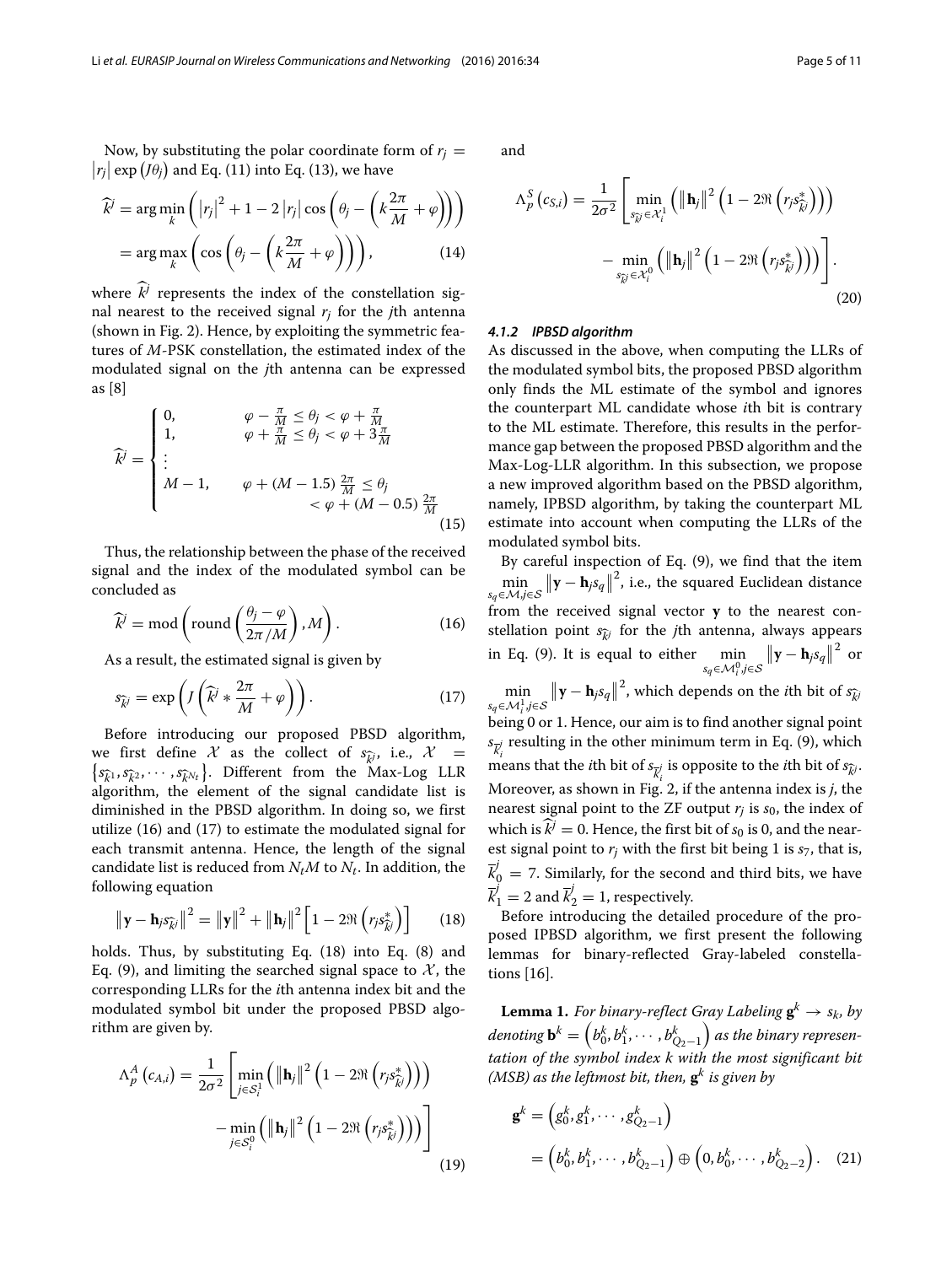<span id="page-5-0"></span>**Lemma 2.** For the binary-reflected Gray PSK  $\mathbf{g}^{\hat{k}^j} \rightarrow s_{\hat{k}^j}$ , *where*  $s_{\hat{i}}$  *is the nearest signal point to the filtered signal*  $r_i$ ,  $\mathbf{b}^{\widehat{k}^j} =$  $\left(b_0^{\widehat{k}^j}, b_1^{\widehat{k}^j}, \cdots, b_{Q_2-1}^{\widehat{k}^j}\right)$  *is the binary representation of*  $\widehat{k}^j$  *with the MSB as the leftmost bit. Let*  $\mathcal{M}^{\overline{\mathcal{R}}_i^{\widehat{i}}}_i$  *denote the constellation point subset where the ith bit of each point is contrary to the bit*  $g_i^{\overrightarrow{k^j}}$ , *i.e.,*  $\overrightarrow{g}_i^{\overrightarrow{k^j}} = 1 - g_i^{\overrightarrow{k^j}}$ , then the index of the nearest constellation point to  $r_j$  in subset  $\mathcal{M}^{\overline{\widehat{\xi}_i^j}}_i$  can be *determined as*

$$
\vec{k}_{i}^{j} = \begin{cases}\n\overrightarrow{b_{0}}^{2Q_{2}-1} + \overrightarrow{b_{1}}^{2}(2^{Q_{2}-1}-1) & i=0 \\
2^{Q_{2}-i-1} - b_{i}^{\widehat{k}^{j}} + \sum_{n=0}^{i-1} b_{n}^{\widehat{k}^{j}} 2^{Q_{2}-n-1} & i>0\n\end{cases}
$$
\n(22)

*where*  $\overline{b}_i^{\widehat{k}^j} = 1 - b_i^{\widehat{k}^j}$ .

Proof: The proof can be found in [\[16\]](#page--1-12).

It is noted from Lemma [1](#page-4-3) that for the *i*th bit of the modulated symbol, the candidate list  $W_i$  =  $s_{\widehat{k}}_1, \cdots, s_{\widehat{k}}_{N_t}, s_{\overline{k}_i^1}, \cdots, s_{\overline{k}_i^{N_t}}$  can be obtained without any comparison. To this end, the detailed procedure of the proposed IPBSD algorithm can be described as follows.

**Step 1:** The first step is to compute the ZF filtered signal *rj* for each transmit antenna based on Eq. [\(10\)](#page-3-3). **Step 2:** According to Eq. [\(16\)](#page-4-0) and Eq. [\(17\)](#page-4-1), the second step is to find the index of the modulated signal  $k^j$  and the estimated modulated symbol  $s_{ki}$ . Afterwards, the binary representation  $\mathbf{b}^{\widehat{k}^j}$  of  $\widehat{k}^j$  can be achieved, and thus, we can get the Gray labeling representation  $\mathbf{g}^{\widehat{k}^j}$  from Eq. [\(21\)](#page-4-4). **Step 3:** After performing Step 2, we have obtained

the estimated signal symbol, which results in both minimum terms in Eq. [\(8\)](#page-3-7), while only one of the minimum term in Eq. [\(9\)](#page-3-8). Hence, in this step, we need to find the signal points that result in another minimum term of Eq. [\(9\)](#page-3-8) based on Lemma [2.](#page-5-0) **Step 4:** Finally, the a posteriori LLR of the modulated symbol bits can be derived as

$$
\Lambda_p^S\left(c_{S,i}\right) = \frac{1}{2\sigma^2} \left[ \min_{s \in \mathcal{W}_i^1} \left( \|\mathbf{h}_j\|^2 \left(1 - 2\Re\left(r_j s^*\right)\right) \right) - \min_{s \in \mathcal{W}_i^0} \left( \|\mathbf{h}_j\|^2 \left(1 - 2\Re\left(r_j s^*\right)\right) \right) \right]
$$
\n(23)

while the a posteriori LLR of the antenna index bits is the same as the proposed PBSD algorithm in Eq. [\(19\)](#page-4-5).

#### **4.2 Low-complexity soft-output SM detector with Gray-labeled** *M***-QAM**

In this subsection, we design two low-complexity softoutput detectors for coded SM-MIMO systems with square or a rectangular QAM modulation, called QBSD and IQBSD algorithms. As pointed out in [\[17\]](#page--1-13), a lattice constellation, e.g., square or rectangular QAM, can be regraded as a Cartesian product of two independent PAM signal sets, say *N*1-PAM and *N*2-PAM, where *N*<sup>1</sup> and *N*<sup>2</sup> represent the number of in-phase and quadraturephase points, respectively. Hence, the proposed QBSD and IQBSD algorithms are based on the two PAM constellations instead of the QAM. Without loss of generality, we take the 16-QAM for example, the first two bits "10" of the signal point "1001" determine the real part of the signal symbol, while the last two bits "01" decide the imaginary part. The in-phase PAM constellation of 16-QAM and the illustration of the proposed algorithm are shown in Fig. [3,](#page-5-1) where  $\Re(r_j)$  denotes the real part of the filtered signal *rj*.

#### <span id="page-5-3"></span>*4.2.1 QBSD algorithm*

In the QBSD algorithm, we first estimated the modulated symbol based on the hard-decision detector in [\[7\]](#page--1-9), from which the optimal ML detection can be equivalently expressed as

<span id="page-5-2"></span>
$$
[\widehat{j}_{j} \widehat{s}_{q}] = \arg\min_{j \in S} \left( \min_{s \in \mathcal{M}} \left( |r_{j} - s|^{2} \right) \right)
$$
  
= 
$$
\arg\min_{j \in S} \left( \min_{s_{j} \in N_{1} - PAM, s_{Q} \in N_{2} - PAM} \left( (\Re(r_{j}) - s_{1})^{2} + (\Im(r_{j}) - s_{Q})^{2} \right) \right).
$$
 (24)

Since  $s_I$  and  $s_O$  are from orthogonal dimensions, the inner minimizations in Eq. [\(24\)](#page-5-2) can be decomposed into two optimization problems, that is,

$$
\Re\left(\widehat{s}^j\right) = \min_{s_I \in N_1 - PAM} \left(\Re\left(r_j\right) - s_I\right)^2 \tag{25}
$$

and

$$
\mathfrak{I}\left(\widehat{s}^{j}\right) = \min_{s_{Q} \in N_{2}-\text{PAM}}\left(\mathfrak{I}\left(r_{j}\right)-s_{Q}\right)^{2}.
$$
 (26)

$$
\overline{k}_{0}^{j} = 1 \begin{array}{c} \overline{k}^{j} = 2 \\ \overline{k}_{0}^{j} = 1 \begin{array}{c} \overline{k}^{j} = 2 \\ \overline{R}(r_{j}) \end{array} \begin{array}{c} \overline{k}^{j} = 3 \\ \overline{k}_{1}^{j} = 3 \\ \overline{R}(r_{j}) \end{array} \\ \overline{-3 \begin{array}{c} -3 \\ -3 \\ 1 \end{array}} \begin{array}{c} -1 \\ -1 \\ -1 \end{array} \begin{array}{c} 1 \\ \overline{k}_{1}^{j} = 3 \\ \overline{R}(r_{j}) \end{array} \\ \overline{z}_{2}(11) \begin{array}{c} 1 \\ \overline{k}_{1}^{j} = 3 \\ \overline{z}_{3}(10) \end{array}
$$

<span id="page-5-1"></span>**Fig. 3** Gray-labeled 4-PAM constellation and illustration of the proposed algorithm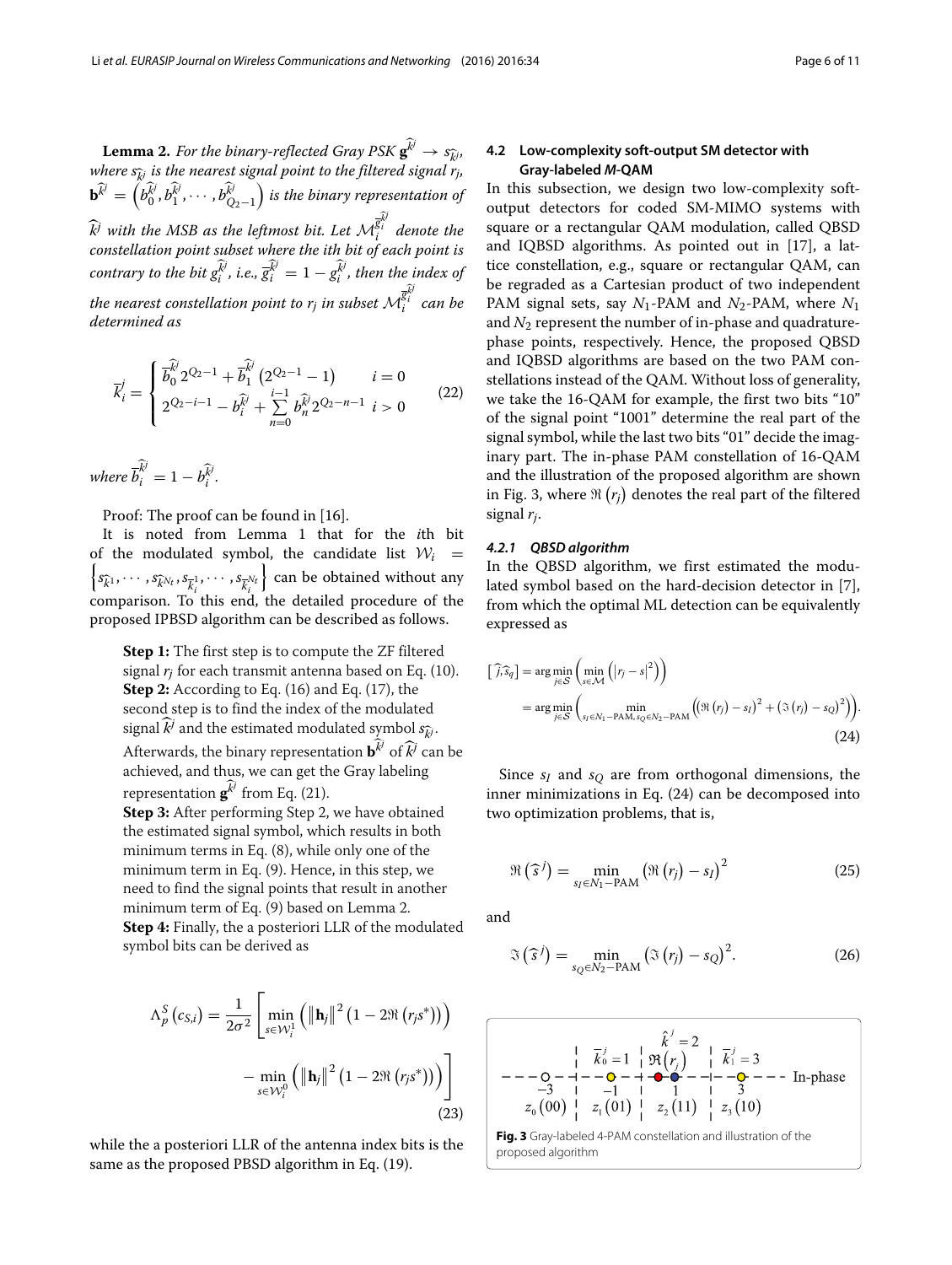# As the symbols of *N*<sub>1</sub>-PAM are given by  $\{2t+1\}^{\frac{N_1}{2}-1}_{t=-N_1}$  $t=\frac{-N_1}{2}$  $\Re(\vec{s})$  can be derived as follows:

$$
\Re(r_j) < -N_1 + 2 \implies \Re(\widehat{s}^j) = -N_1 + 1
$$
\n
$$
-N_1 + 2 \leq \Re(r_j) < -N_1 + 4 \implies \Re(\widehat{s}^j) = -N_1 + 3
$$
\n
$$
\vdots \qquad \vdots
$$
\n
$$
-2 \leq \Re(r_j) < 0 \implies \Re(\widehat{s}^j) = -1
$$
\n
$$
0 \leq \Re(r_j) < 2 \implies \Re(\widehat{s}^j) = 1
$$
\n
$$
\vdots \qquad \vdots
$$
\n
$$
N_1 - 4 \leq \Re(r_j) < N_1 - 2 \implies \Re(\widehat{s}^j) = N_1 - 3
$$
\n
$$
N_1 - 2 \leq \Re(r_j) \implies \Re(\widehat{s}^j) = N_1 - 1
$$

<span id="page-6-0"></span>However, according to [\[7\]](#page--1-9),  $\Re(\widehat{s}^j)$  can be obtained directly as [\(27\)](#page-6-0) without employing the above set of comparisons.

$$
\Re\left(\widehat{s}^j\right) = \min\left(\max\left(2*\text{round}\left(\frac{\Re\left(r_j\right)+1}{2}\right)-1,-N_1+1\right),N_1-1\right)
$$
\n(27)

Similarly,  $\Im(\widehat{s}^j)$  can also be obtained directly as

$$
\mathfrak{F}\left(\widehat{s}^j\right) = \min\left(\max\left(2*\text{round}\left(\frac{\mathfrak{F}\left(r_j\right)+1}{2}\right)-1,-N_2+1\right),N_2-1\right).
$$
\n(28)

Thus, the estimated signal is expressed as

$$
\widehat{s}^{j} = \Re\left(\widehat{s}^{j}\right) + J\Im\left(\widehat{s}^{j}\right). \tag{29}
$$

Let us define  $\mathcal{U} = \{\hat{s}^1, \hat{s}^2, \cdots, \hat{s}^{N_t}\}\text{, then, the corre-  
l<sub>i</sub>,  $\mathbf{U} \mathbf{P}_{\text{u}} \in \mathcal{U}$$ sponding LLRs of the *i*-th antenna index bit and modulated signal bit under the proposed QBSD detector are given by

<span id="page-6-2"></span><span id="page-6-1"></span>
$$
\Lambda_p^A(c_{A,i}) = \frac{1}{2\sigma^2} \min_{j \in S_i^1} \left( \|\mathbf{y} - \mathbf{h}_j \hat{s}^j\|^2 \right)
$$
  

$$
- \frac{1}{2\sigma^2} \min_{j \in S_i^0} \left( \|\mathbf{y} - \mathbf{h}_j \hat{s}^j\|^2 \right)
$$
  

$$
= \frac{1}{2\sigma^2} \min_{j \in S_i^1} \left( \|\mathbf{h}_j\|^2 \left( |r_j - \hat{s}^j|^2 - |r_j|^2 \right) \right)
$$
  

$$
- \frac{1}{2\sigma^2} \min_{j \in S_i^0} \left( \|\mathbf{h}_j\|^2 \left( |r_j - \hat{s}_j|^2 - |r_j|^2 \right) \right)
$$
(30)

$$
\Lambda_p^S(c_{S,i}) = \frac{1}{2\sigma^2} \min_{\tilde{\mathcal{F}} \in \mathcal{U}_i^1} \left( \|\mathbf{y} - \mathbf{h}_j \hat{\mathbf{s}}^j\|^2 \right)
$$
  
 
$$
- \frac{1}{2\sigma^2} \min_{\tilde{\mathcal{F}} \in \mathcal{U}_i^0} \left( \|\mathbf{y} - \mathbf{h}_j \hat{\mathbf{s}}^j\|^2 \right)
$$
  
 
$$
= \frac{1}{2\sigma^2} \min_{\tilde{\mathcal{F}} \in \mathcal{U}_i^1} \left( \|\mathbf{h}_j\|^2 \left( |r_j - \hat{\mathbf{s}}^j|^2 - |r_j|^2 \right) \right)
$$
  
 
$$
- \frac{1}{2\sigma^2} \min_{\tilde{\mathcal{F}} \in \mathcal{U}_i^0} \left( \|\mathbf{h}_j\|^2 \left( |r_j - \hat{\mathbf{s}}^j|^2 - |r_j|^2 \right) \right).
$$
  
(31)

Noting from Eqs. [\(30\)](#page-6-1) and [\(31\)](#page-6-2), we find that the length of the candidate list of the proposed QBSD detector is reduced from  $N_tM$  to  $N_t$ .

#### *4.2.2 IQBSD algorithm*

As the above discussion, the QBSD algorithm only calculates the ML estimated symbol, which results in one of the minimum of Max-Log-LLR algorithm in Eq. [\(9\)](#page-3-8). Hence, the error performance of the QBSD algorithm is inferior to that of Max-Log-LLR algorithm. Against this observation, the aim of IQBSD algorithm is to eliminate the performance gap by searching the counterpart ML estimate.

As illustrated in Fig. [3,](#page-5-1) the ML estimate of the modulated signal is the point  $z_2$  in the 4-PAM constellation, in which the first and second bits are both "1." Therefore, the constellation point with the first bit being 0 and nearest to the real part of  $r_i$  is the signal point  $z_1$  in the 4-PAM constellation. Moreover, the constellation point with the second bit being 0 and nearest to the real part of  $r_i$  is the signal point *z*3. Before describing the procedure of the IQBSD algorithm in detail, we first present the following lemma.

<span id="page-6-4"></span>**Lemma 3.** Let  $N$  denote the set of  $N_1$ -PAM constellation points,  $\widehat{k}^j$  is the index of the estimated symbol  $\mathfrak{R}\left( \widehat{s}^j \right)$  in  $t$ he N<sub>1</sub>-PAM constellation.  $\mathcal{N}^{\bar{\mathcal{S}}^{\bar{\mathcal{W}}}}_{i}$  denotes the subset of the constellation points whose ith bit is contrary to the bit  $g_i^{\overrightarrow{k}}$  , *i.e.,*  $\bar{g}_i^{\vec{k'}} = 1 - g_i^{\vec{k}}$ . Then, the index of the point in subset  $\mathcal{N}^{\overline{\mathcal{R}}_i^{j \bar{j}}}_i$  nearest to  $\mathfrak{R}(r_j)$  can be derived as

<span id="page-6-3"></span>
$$
\overline{k}_{i}^{j} = 2^{m_{1}-i-1} - b_{i}^{\widehat{k}^{j}} + \sum_{n=0}^{i-1} b_{n}^{\widehat{k}^{j}} 2^{m_{1}-n-1},
$$
\n(32)

*where*  $m_1 = \log_2(N_1)$  *and*  $i \in \{0, 1, \dots, m_1 - 1\}.$ 

Note that, if the bit belong to the imaginary part of the modulated symbol, we can only substitute  $m_1$  with  $m_2$  in Eq. [\(32\)](#page-6-3), where  $m_2 = \log_2 (N_2)$ .

According to Lemma [3](#page-6-4) and the ML estimated signal as QBSD algorithm, if the bit belong to the real part of the modulated symbol, then the candidate list for the *i*th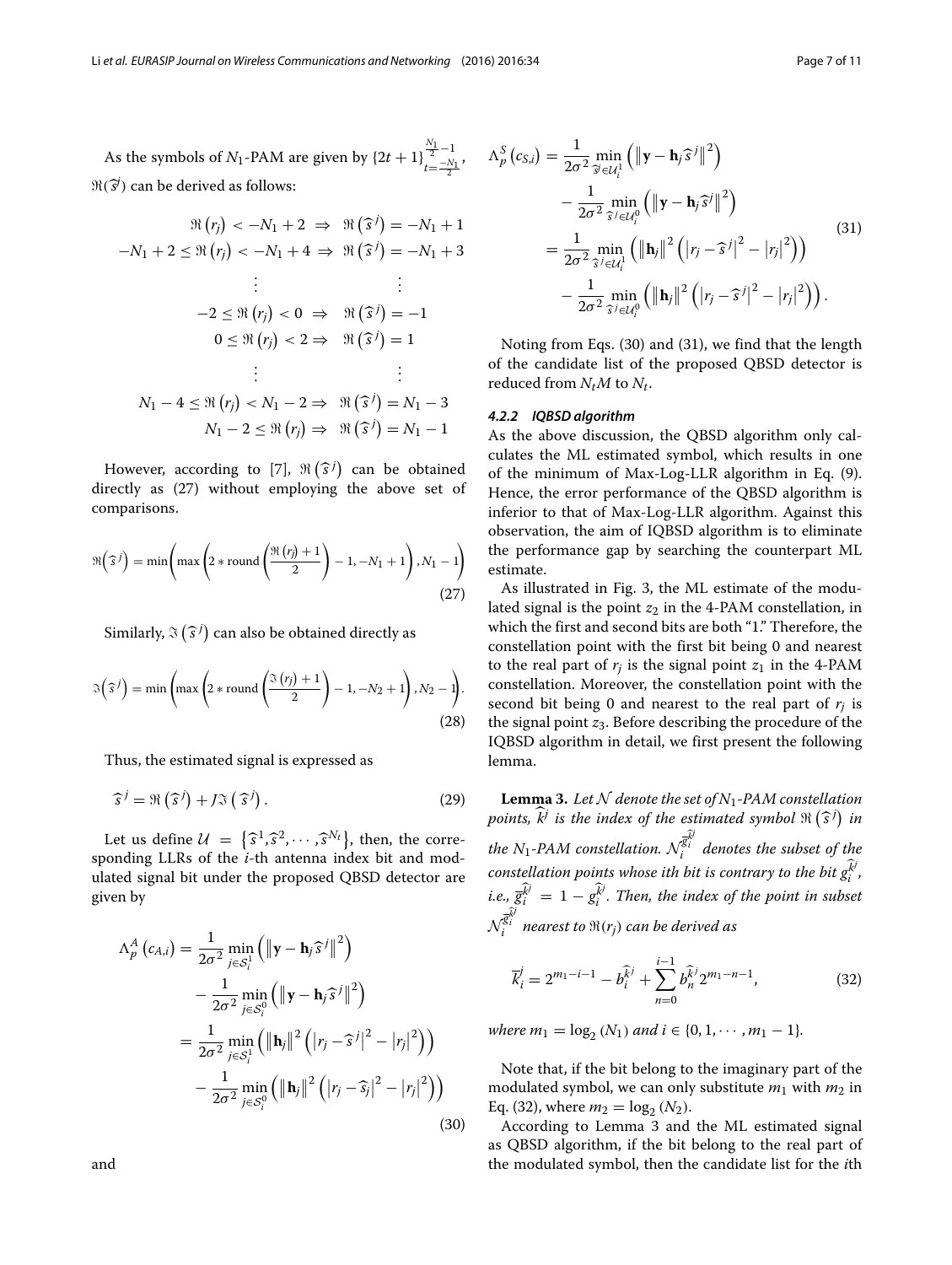bit of modulated symbol can be represented as [\(33\)](#page-7-1). On the other hand, if the bit belong to the imaginary part of the modulated symbol, the candidate list for the *i*th bit of modulated symbol can be represented as [\(34\)](#page-7-2).

$$
\mathcal{V}_i = \left\{ \widehat{s}^1, \cdots, \widehat{s}^{N_t}, z_{\overline{k}_i} + J * \mathcal{I}(\widehat{s}^1), \cdots, z_{\overline{k}_i^{N_t}} + J * \mathcal{I}(\widehat{s}^{N_t}) \right\}.
$$
\n(33)

<span id="page-7-2"></span>
$$
\mathcal{V}_i = \left\{ \widehat{s}^1, \cdots, \widehat{s}^{N_t}, \Re\left(\widehat{s}^1\right) + J * z_{\overline{k}_i^1}, \cdots, \Re\left(\widehat{s}^{N_t}\right) + J * z_{\overline{k}_i^N t} \right\}.
$$
\n(34)

Now, the detail process of the IQBSD algorithm will be discussed in the following. Please note that the following description is restricted to the real part of the signal; however, the process of estimating the imaginary part of the signal is similar.

Step 1: The first step of IQBSD algorithm is the same as the IPBSD algorithm, i.e., calculating the filter output *rj* for each antenna based on Eq. [\(10\)](#page-3-3). Step 2 After obtaining  $r_j$ , the symbol  $\Re(\hat{s}^j)$  in the  $N_1$ -PAM constellation nearest to  $\Re(r_i)$  can be calculated by Eq. [\(27\)](#page-6-0).  $\hat{k}^j$  is the index of the symbol  $\Re(\hat{s}^j)$  in *N*1-PAM constellation, and the binary representation of the index  $\widehat{k}$ <sup>*j*</sup> is **b**<sup> $\widehat{k}$ </sub><sup>*j*</sup> =</sup>  $\left(b_0^{\hat{k}^j}, b_1^{\hat{k}^j}, \cdots, b_{m_1-1}^{\hat{k}^j}\right]$ ). Then, the binary-reflected Gray labeling  $\mathbf{g}^{\widehat{k}^j}$  can be achieved by Lemma [1.](#page-4-3) Step 3: The objective of this step is to find the counterpart ML estimate  $z_{\overline{k}_{i}^{j}}$  for the *i*th bit, where the corresponding index is denoted as  $\overline{k}_{i}^{j}$ . Considering the symmetric structure of Gray-labeled PAM, we

can resort to Lemma [3](#page-6-4) to find the signal  $z_{\overline{k}^j_i}$ , which only requires the binary representation of index*k<sup>j</sup>* and addition operation, instead of computing the Euclidean distance between all the signals with the *i*th bit being opposite to that of  $z_{\hat{i}}$  and  $\Re(r_i)$ . Step 4: Finally, the a posteriori LLR of the antenna

index bits can be derived as Eq. [\(30\)](#page-6-1), and the a posteriori LLR of the symbol bits is obtained as

$$
\Lambda_p^S\left(c_{S,i}\right) = \frac{1}{2\sigma^2} \left[ \min_{s' \in \mathcal{V}_i^1} \left( s \left\| \mathbf{h}_j \right\|^2 \left( \left| r_j - s' \right|^2 - \left| r_j \right|^2 \right) \right) - \frac{1}{2\sigma^2} \min_{s' \in \mathcal{V}_i^0} \left( \left\| \mathbf{h}_j \right\|^2 \left( \left| r_j - s' \right|^2 - \left| r_j \right|^2 \right) \right) \right],
$$
\n(35)

where  $j$  is the antenna index corresponding to the modulated symbol  $s'$  selected from the set  $\mathcal{V}_i$  in Eq. [\(33\)](#page-7-1).

#### <span id="page-7-0"></span>**5 Complexity analysis**

<span id="page-7-1"></span>In this section, the computational complexity of the proposed soft-decision aided detectors and the Max-Log-LLR detector will be discussed in detail. Without loss of generality, the computational complexity is evaluated in terms of the number of real multiplications, real additions, and comparisons, respectively.

#### **5.1 Max-Log-LLR algorithm**

The number of real multiplications and real additions for computing the term  $\|\mathbf{y} - \mathbf{h}_j s_q\|^2$  is  $6N_r$  and  $6N_r - 1$ , respectively. While for the Max-Log-LLR algorithm, the term  $\|\mathbf{y} - \mathbf{h}_j s_q\|^2$  needs to be calculated  $N_t M$  times. In addition, the calculation of LLR for each bit needs one real multiplication and one real addition, respectively. Considering that the number of bits in each spatial modulation symbol is  $log_2 (N_t M)$ , hence, the total number of real multiplications and real additions are given by

$$
C_M^{\text{Max}} = 6N_r N_t M + \log_2 (N_t M) \tag{36}
$$

$$
C_{\rm A}^{\rm Max} = 6N_rN_tM + \log_2(N_tM) - N_tM.
$$
 (37)

On the other hand, since the length of the candidate list is  $N_tM$ , we need to find the minimum among all *NtM* candidates for each bit. Hence, the total number of comparison operation is

$$
C_{\rm C}^{\rm Max} = N_t M \log_2 \left( N_t M \right). \tag{38}
$$

#### **5.2 PBSD algorithm**

The computation of Eq. [\(10\)](#page-3-3) needs  $6N_r + 2$  real multiplications and  $6N_r - 2$  real additions, respectively. While the acquisition of the modulated symbol for each transmit antenna needs 2 real multiplications and 2 real additions, respectively. Calculating the minimum term, which appears in the equations of calculating the LLRs in Eq. [\(18\)](#page-4-2), needs only 4 real multiplications and 2 real additions. All the above terms need to be computed by *Nt* times; thus, the total computational complexity of real multiplications and real additions of PBSD algorithm is given by

$$
C_{\rm M}^{\rm PBSD} = 6N_rN_t + 8N_t + \log_2(N_tM)
$$
 (39)

$$
C_{\rm A}^{\rm PBSD} = 6N_r N_t + \log_2 (N_t M) + 2N_t. \tag{40}
$$

On the other hand, as the length of the candidate list is  $N_t$  and the comparison number of each bit is  $N_t$ , therefore, the total comparison number of PBSD algorithm is

$$
C_{\text{C}}^{\text{PBSD}} = N_t \log_2 \left( N_t M \right). \tag{41}
$$

#### **5.3 IPBSD algorithm**

Compared to the PBSD algorithm, IPBSD algorithm also provides the counterpart ML estimate for each modulated bit. Hence, the length of the candidate list for computing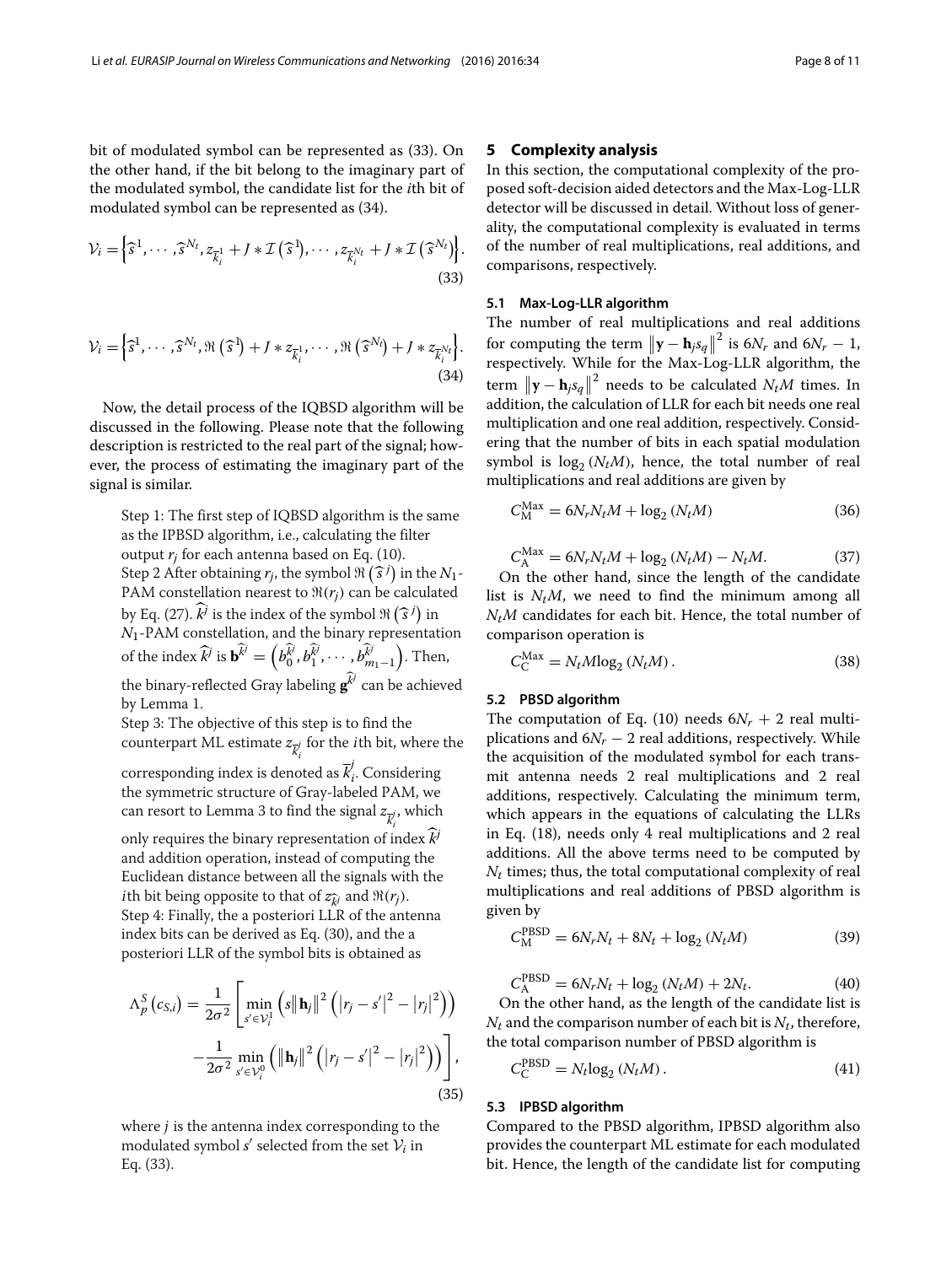the antenna bits is  $N_t$  as PBSD algorithm, while the length of the candidate list for computing the modulated bits is 2*Nt* under the worst case. In addition, the computational complexity of calculating the index of the counterpart ML estimate from Eq. [\(22\)](#page-5-3) can be neglected due to it needs only a few additions. Hence, the computational complexity of real multiplications, real additions, and comparisons for the IPBSD algorithm is given by

$$
C_{\rm M}^{\rm IPBSD} = 6N_rN_t + 8N_t + \log_2(N_tM) + 5N_t\log_2(M)
$$
\n(42)

$$
C_{\rm A}^{\rm IPBSD} = 6N_rN_t + \log_2(N_tM) + 2N_t + 3N_t\log_2(M)
$$
\n(43)

$$
C_{\text{C}}^{\text{IPBSD}} = N_t \text{log}_2 \left( N_t \right) + 2N_t \text{log}_2 \left( M \right). \tag{44}
$$

#### **5.4 QBSD algorithm**

By following similar analysis of the PBSD algorithm, the total number of real multiplications, real additions, and comparisons for the QBSD algorithm is given by

$$
C_{\rm M}^{\rm QBSD} = 6N_rN_t + 11N_t + \log_2(N_tM) \tag{45}
$$

$$
C_{\rm A}^{\rm QBSD} = 6N_r N_t + \log_2 (N_t M) + 7N_t \tag{46}
$$

$$
C_{\rm C}^{\rm QBSD} = N_t \log_2 \left( N_t M \right). \tag{47}
$$

#### **5.5 IQBSD**

By following similar analysis of the IPBSD algorithm, the total computational complexity of the IQBSD algorithm can be expressed as

$$
C_{\rm M}^{\rm IQBSD} = 6N_rN_t + 11N_t + \log_2(N_tM) + 5N_t\log_2(M)
$$
\n(48)

$$
C_{\rm A}^{\rm IQBSD} = 6N_rN_t + \log_2(N_tM) + 7N_t + 5N_t\log_2(M)
$$
\n(49)

$$
C_{\rm C}^{\rm IQBSD} = N_t \log_2 (N_t) + 2N_t \log_2 (M). \tag{50}
$$

In order to make the complexity more intuitional, in Table [1,](#page-8-1) we have provided the computational complexity of all the proposed algorithms with  $N_t = 16$ ,  $M = 16$ , and  $N_r = 8$ . Furthermore, by summarizing the above complexity analysis and Table [1,](#page-8-1) we have the following two important remarks.

**Remark 1.** Different from other existing detectors, the length of the candidate list for PBSD and QBSD algorithms does not grow linearly with the modulation order *M*. Thus, it is suitable for coded SM systems with high spectral efficiency, i.e., high modulation order.

<span id="page-8-2"></span>**Remark 2.** Compared with Max-Log-LLR algorithm, the proposed IPBSD and IQBSD algorithms further

|  | <b>Table 1</b> Computational complexity comparison |  |  |
|--|----------------------------------------------------|--|--|
|--|----------------------------------------------------|--|--|

<span id="page-8-1"></span>

| Detectors    | Multiplications | Additions | Comparisons |
|--------------|-----------------|-----------|-------------|
| Max-Log-LLR  | 12,296          | 12,040    | 2048        |
| PBSD         | 904             | 808       | 128         |
| <b>IPBSD</b> | 1224            | 1000      | 192         |
| QBSD         | 952             | 888       | 128         |
| <b>IQBSD</b> | 1272            | 1208      | 192         |

reduce the number of multiplications, additions, and comparisons without loss of any performance. In addition, both achieve better performance than the PBSD and QBSD algorithms, respectively, with a neglected complexity overhead.

#### <span id="page-8-0"></span>**6 Simulation results**

In this section, representative numerical simulations are provided to verify the proposed detectors under Rayleigh fading channels to verify the proposed detectors described in the previous sections. Unless otherwise stated, the following set of parameters are used:  $N_t = 4$  and  $N_r = 2$ . The code length of LDPC is 360, and the code rate is  $R = \frac{1}{2}$ . In addition, the signal to noise ratio is defined as  $SNR = 10 \lg \left( \frac{E_b}{N_0} \right)$  $= 10 \lg \left( \frac{E_s}{\eta N_0} \right)$  $\Big) = 10\lg\Big({\frac{E_s}{N_0R\text{log}_2(N_tM)}}\Big)$  , where  $E_s$  is the average energy of the transmit signal.

Figure [4](#page-8-2) illustrates the performance difference between the proposed detectors and the Max-Log-LLR detector

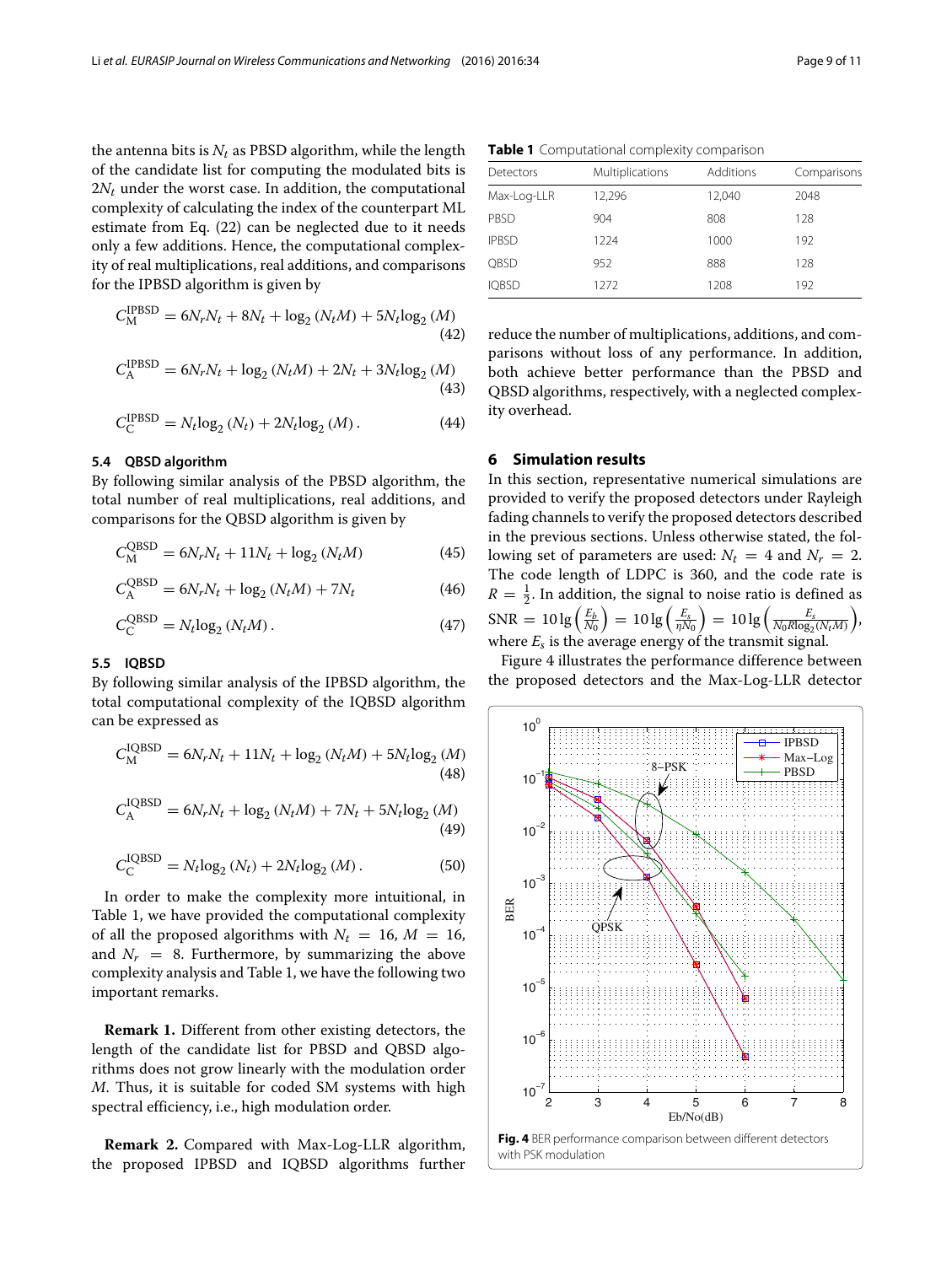

<span id="page-9-3"></span>with quadrature phase-shift keying (QPSK) and 8-PSK modulations, respectively. As shown in the figure, compared to Max-Log-LLR algorithm, we find that the proposed PBSD algorithm suffers from about 1.5 dB performance loss at  $10^{-3}$  BER when 8-PSK is employed. While when QPSK is employed, the performance gap is reduced to about 0.4 dB. In addition, we can see that the proposed IPBSD algorithm achieves the same performance as the Max-Log-LLR algorithm with lower computational complexity regardless of the modulation order.

Figure [5](#page-9-3) investigates the BER performance of coded SM-MIMO systems with 16-QAM and 64-QAM for different detection algorithms. Similar to Fig. [4,](#page-8-2) it is noted from Fig. [5](#page-9-3) that the proposed QBSD algorithm attains much lower computational complexity than Max-Log-LLR algorithm at the expense of performance. For example, at  $10^{-3}$  BER, the proposed QBSD algorithm suffers from 1 dB SNR loss when 16-QAM is employed, and the performance gap becomes large as the modulation order increases. On the other hand, no performance gap is observed between the proposed IQBSD and Max-Log-LLR detectors with any modulation order, which validates the effectiveness of our proposed soft-output detection algorithms.

### <span id="page-9-2"></span>**7 Conclusions**

In this paper, by exploiting the features of *M*-PSK and *M*-QAM constellations, we first have designed two novel low-complexity soft-output algorithms based on the

existing hard-decision detection algorithms. The computational complexity of the proposed two detections is much lower than that of Max-Log-LLR algorithm with a acceptable performance degradation. Motivated by this, to further enhance the performance of the two softdecision aided detectors, another two improved algorithms were proposed, i.e., IPBSD and IQBSD detectors. The key idea of the two detectors is finding the counterpart ML estimate for each bit of the modulated symbol. The theoretical analysis and simulation results have shown that the proposed IPBSD and IQBSD detectors achieve exactly the same performance as that of Max-Log-LLR detector with reduced computational complexity.

#### **Competing interests**

The authors declare that they have no competing interests.

#### **Acknowledgments**

This work was supported by the National Science Foundation of China under Grant No. 61501507, and the Jiangsu Provincial Natural Science Foundation of China under Grant No. BK20150719.

#### Received: 29 July 2015 Accepted: 20 December 2015

an an Dù 

#### **References**

- <span id="page-9-0"></span>1. R Mesleh, H Haas, S Sinanovic, CW Ahn, S Yun, Spatial modulation. IEEE Trans. Veh. Technol. **57**(4), 2228–2241 (2008)
- <span id="page-9-1"></span>2. M Di Renzo, H Haas, PM Grant, Spatial modulation for multiple antenna wireless system: a survey. IEEE Commun. Mag. **49**(12), 182–191 (2011)
- 3. M Di Renzo, H Haas, A Ghrayeb, S Sugiura, L Hanzo, Spatial modulation for generalized MIMO: challenges, opportunities and implementation. Proc. IEEE. **102**(1), 56–103 (2014)